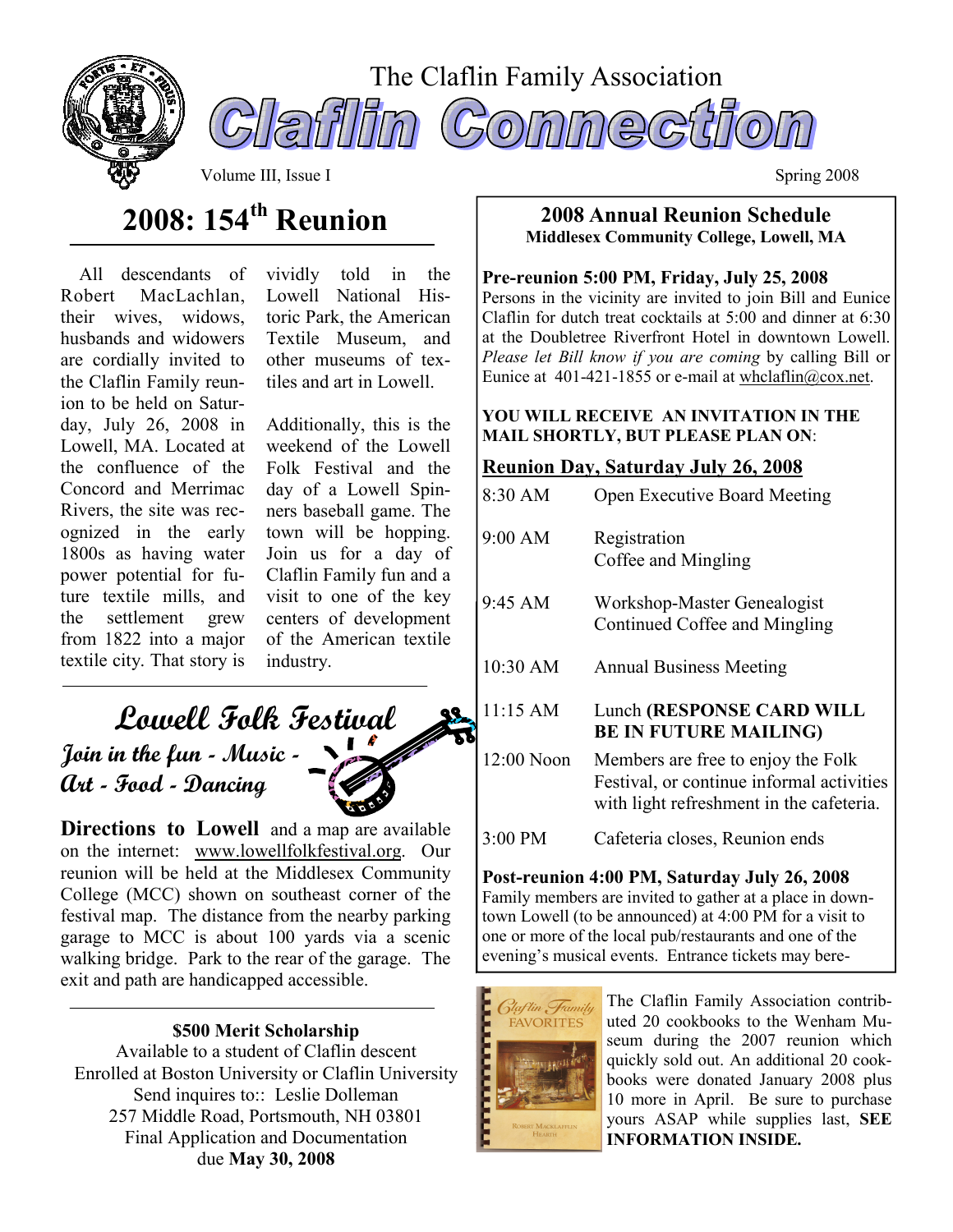# Thank you from the President

One of the most joyful and scary tasks of a Claflin Family Association President is to acknowledge persons for their generosity to the Association and/or the Friends. Joyful in the acknowledging, scary in the possibility of leaving someone out. In any event I happily acknowledge the following persons for contributions to our work during the last year, and I sincerely apologize for any inadvertent admissions.

Anne Claflin Allen, Belmont, MA Kenneth Blake, Wilton, CT Mrs. Robert Bradford, Whitefield, ME

Bruce B. Burkart, New Britain, PA William Butler, Mendon, MA Tom & Norma Campbell, Wichita, KS Gary & Lucyanne Claflin, Fishers, IN Lee Claflin, Philadelphia, PA Nelson & Doris Claflin, Charlotte, VT Ronald & Dorothy Claflin, Canon City, CO William & Eunice Claflin, Providence, RI Richard & Elinor Kampersal, Holliston, MA Meg LaBrie, Madison, WI Betty Jane Lee, Boynton Beach, FL Jeff & Izumi Ludgate, Northboro, MA John & Judy Ludgate, Bartlett, NH Mary Messenger, Canton, CT Barbara Ann Smith, Rochester, NY

Loraine Walters, Sterling, CO Mrs. John Wickersham, Salina, KS

My sincerest thanks to you all! William Claflin

Your contributions come from all over the country and help fund

- $\Rightarrow$  This newsletter
- $\Rightarrow$  The annual reunion
- $\Rightarrow$  Scholarships
- $\Rightarrow$  Genealogy research
- $\Rightarrow$  Support of Wenham Museum
- $\Rightarrow$  Website www.claflin.org
- $\Rightarrow$  Archiving records



Lucyanne and Gary Claflin with "Victoria"

### Worth the Trip!

Lucyanne and I decided it was a good time to thank all of you for the wonderful time we had at the reunion in Wenham [last] summer. We attended with some trepidation, knowing that most of the attendees would be from the East Coast and wondering how welcome two strangers from the Hoosier State would be. We found out very quickly. We were family, all of us, and that is exactly how we felt. We enjoyed every minute: the meeting, the lunch, and the tour of "our" home. But most of all we remember the friendliness of everyone we met; the feeling of family was very evident.

 I have urged my brother, sister, and our children to attend in the future, and they hope to do so. We certainly plan on returning. Thank you again.

Gary D. Claflin

The sign for the little town of Claflin, Kansas says :

"If you can't stop, smile as you go by."



Receive your newsletter by e-mail. Enjoy it in color and help us save \$ . Please send a current email to verify or update your address to lisadoucett@comcast.net

This personal space is for you. We need your news!

- Jessica Claflin , daughter of Doug Claflin and Amy McGowan is a Junior in Lincoln School in Providence, RI. She is ranked 16th best high school women's laser sailor in the US.
- Robin Clayton, daughter of John Clayton and Heather (Claflin), graduates from the University of Miami in May and will begin work for IBM in Dallas, TX in June.
- Sons of Donna (Claflin), Geoff and Chris Lawhorn graduate from Colorado State University in May. Geoff will wed Austin Haggard in August.

A wonderful keepsake or gift........ is now available for purchase!!!

# Claflin Family Favorites

In addition to over 140 tasty recipes, we have included some interesting tidbits about Claflin lineage.

If you wish to purchase a copy or copies of this cookbook, please send a check made payable to:

> Friends of Claflin Family Association c/o Deborah Deptula 22 Falcon Drive Budd Lake, NJ 07828-2630

The cost for each cookbook is \$10.00; plus \$2.00 shipping for the first cookbook and \$0.50 shipping for each additional cookbook.

Thank you for supporting the Friends of the Claftin Family Association and ENJOY!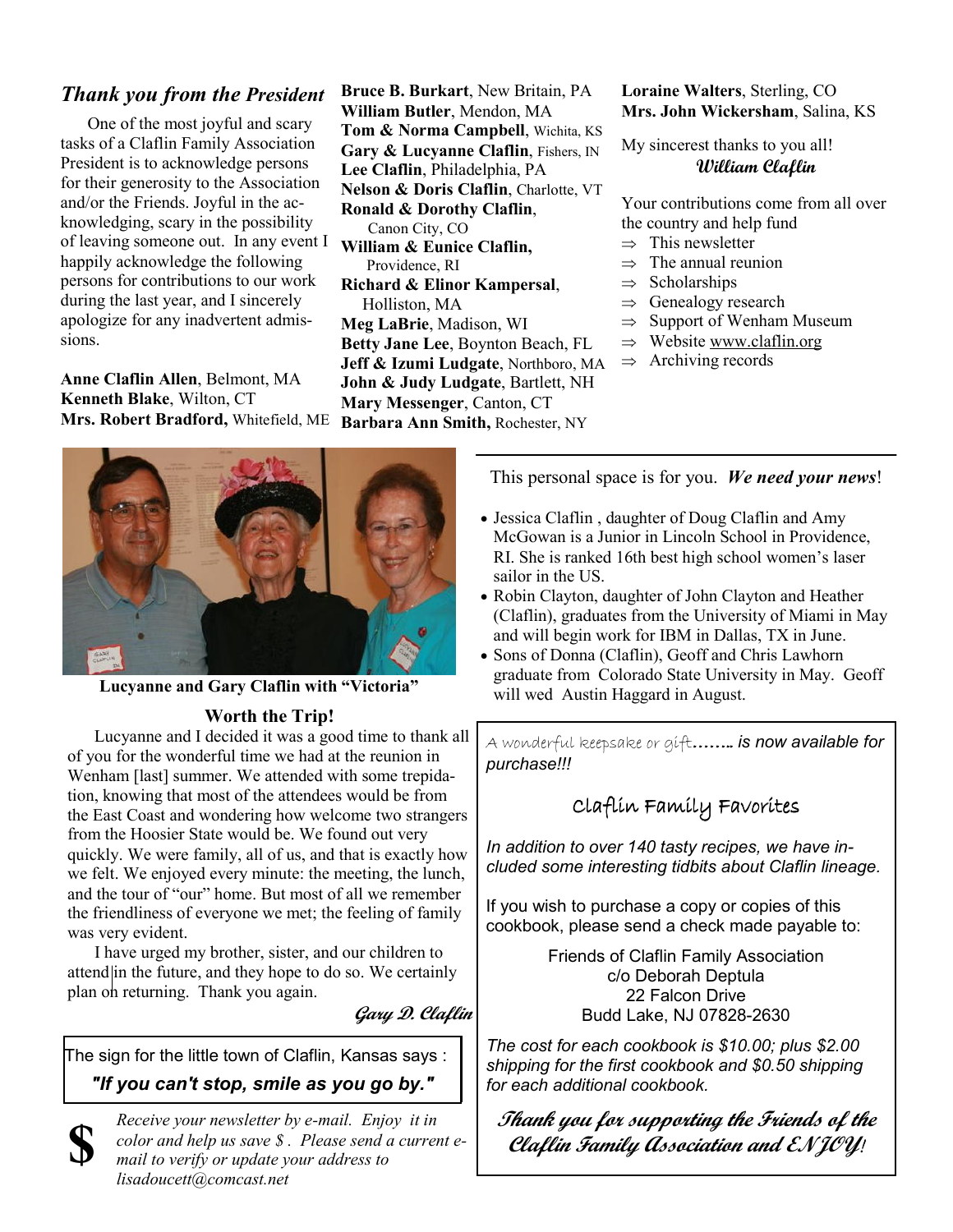# 153rd Annual Gathering 2007

was unquestionably the visit one-woman four scene play. by cousin Victoria Claflin Woodhull! No, it wasn't striking: really "Cousin Vicky" (who Manor," "I Announce Mylived between 1836 and self a Candidate," "Yes, I 1927) but rather Sarah Long-Am a Free Lover," and "The man Payne, scholar and ac-Beecher-Tilton Affair." The complished actress, portrayed Victoria in four pressions, and gestures were vignettes of her life.

quainted with Victoria while and expository. Who would doing research for her doc-argue now that women torate in communications. should have less than equal Her interest led her to visit rights in a marriage? It was Victoria's estate in Bredons the high point of a very suc-Norton and talk with people cessful day. The subsequent there who remembered her, question period was fastto participate in a Readers moving and vigorous. Theatre production on Victorelatives in Homer, Ohio, adults gathered at the Wen-

The star event of the day and to write and act in this Sarah first became ac-ing, determined, dramatic, The range of scenes was "Lady of the who range of Sarah's voice, exalso striking – at times allur-

ria, to seek out Victoria's ing 10 children and young Fifty-four of us, includ-

### Why we needed two Associations!!

The Claflin Family Association, Inc., sponsors reunions and other activities of interest to Claflins and others who are descended from the Robert MacLachlan who settled in Wenham, MA in the 1650s. Friends of the Claflin Family Association, Inc., our related association, is a 501 (c)(3) tax exempt organization, whose funds are devoted entirely to charitable purposes: the advancement of education, public health, or historic preservation. Contributions to the Friends may be reported to the Internal Revenue Service as a tax deductible, charitable contribution.

# Hotels and Motels near Lowell

Hotel accommodations abound in the Lowell-Lawrence area. On the other hand, this is the first weekend of the Lowell Music Festival, and rooms in downtown Lowell are in short supply. You may consult your AAA or other travel guide for listings in the Boston vicinity. The Greater Merrimack Valley Convention and Visitors Bureau, which keeps lists of rooming accommodations, is located at 9 Central Street, Suite 201, Lowell, MA 01852; call 800-443-3332, 978-454-6150; or e-mail www.merrimacvalley.org. A few are listed below:

ham Museum in Wenham, to comple-MA for a cheerful day. At tion. Sinthe annual business meeting cere thanks

the group remembered those also to the Dolleman family known family members who for underwriting the cost of died last year, approved the publication as a memorial to budget for the present year Beverly Dolleman, their and a bylaw amendment mother and longtime Secrepermitting the Association tary and President of the to pay the luncheon costs Association. for quarterly Board meetings, and Lowell, MA as the recipes from Claflins all location of the 2008 reun-over the U.S. plus informaion, The following Execu-tion about the Family and tive Board members were some of our more notable elected: William Claflin, President; Leslie Dolleman, booklet is available from VP; Lisa Doucett, Secretary; Deborah Deptula.—see Judy Ludgate, Treasurer; Page 2 for details. Pro-Deborah Deptula, Rich, and Marcia Wardwell. table purposes. Newly elected Board Members are George Claflin and reunion is the opportunity to John Claflin. Board Members are Amy Claflins, both far and near. McGowan and John Pillis. We did that in the morning, We are always looking for at our lunch at the First persons interested in partici-Church in Wenham, across pating on the Board. If you from the Wenham Museum, wish to explore this possi-and at tea following Sarah's bility, please call Bill presentation. Some of us Claflin at 401-421-1855 or also toured the Clafline-mail whclaflin@cox.net.

This was the debut of "Claflin Family Favorites," MacLachlan. It was a wona cookbook masterminded derful day, and we look forand put together by Debbie ward to a different but very Deptula. Grateful thanks to interesting day in Lowell, Debbie for originating and MA in 2008. We hope to carrying this project through see you there.



The book contains 147 This charming. Susan ceeds will be used for chari-

One of the fun parts of a Continuing meet and talk with other Richardson House, built by ancestor Robert

### Genealogy

Many of you have sent in family history and immediate family additions. Now is the time to help put current information onto the combined family history.

A table will be set up during the Family reunion to discuss inputting genealogical information. There will also be help with the Master Genealogist computer software.

|                                            | Distance from # of rooms |           | Telephone #  | <b>Price Range</b> |
|--------------------------------------------|--------------------------|-----------|--------------|--------------------|
| <b>Doubletree Riverfront Hotel, Lowell</b> | Lowell                   | 251 rooms | 978-452-1200 | \$149-189          |
| <b>Courtyard by Marriott, East Lowell</b>  |                          | 118       | 978-458-7575 | $$69-124$          |
| <b>Best Western, Chelmsford</b>            |                          | 114       | 978-256-7511 | $$59-129$          |
| Radisson, Chelmsford                       |                          | 214       | 978-256-0800 | \$89-169           |
| <b>Fairfield Inn, Tewksbury</b>            |                          | 133       | 978-640-0700 | \$80-159           |